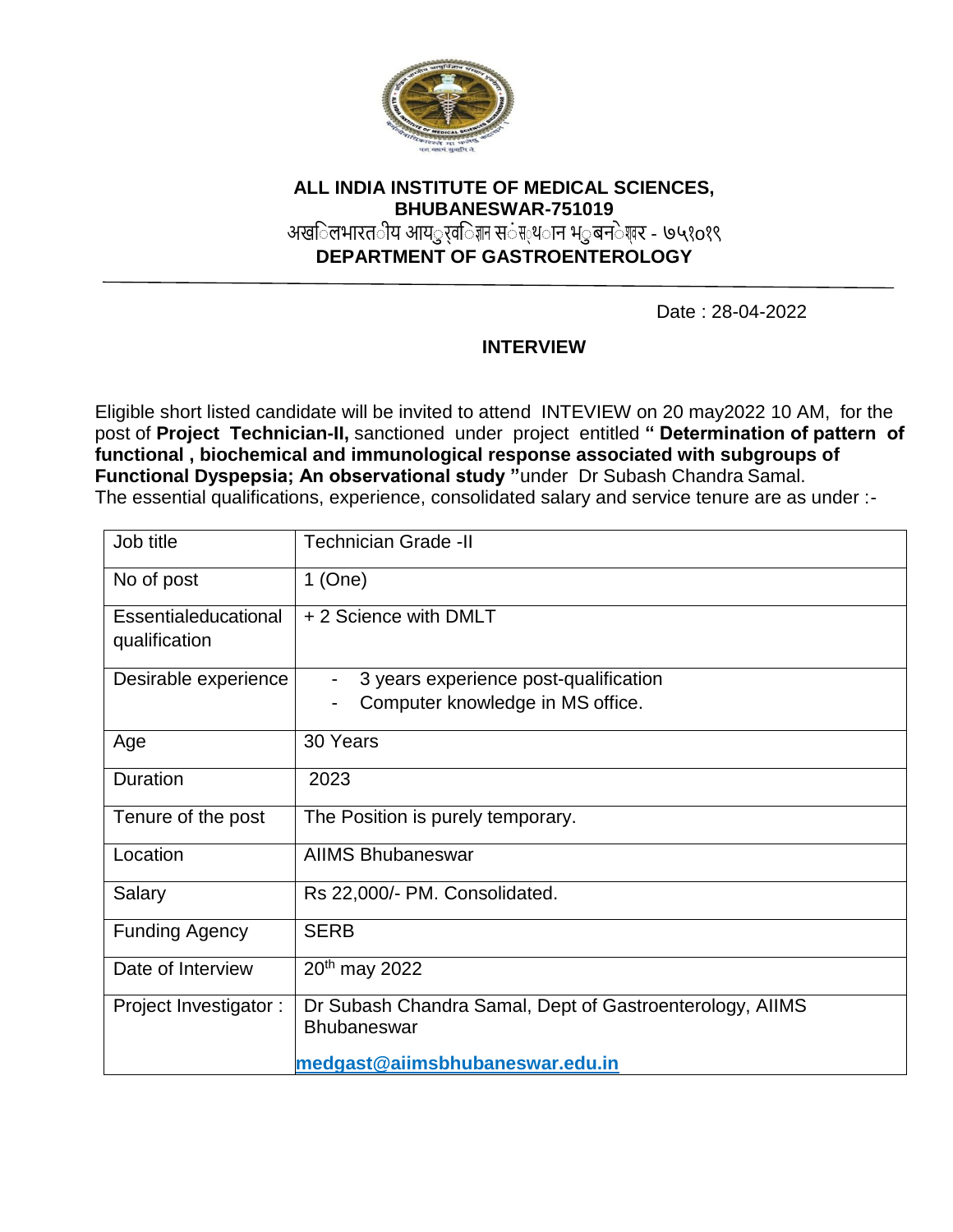#### **How to Apply**

Interested candidates are required to send their prescribed filled application form in the following e mail address **medgast@aiimsbhubaneswar.edu.in** upto last date **14may2022** 5 PM. The top 10 short listed candidates will be called for interview. Candidates should bring duly filled application form also ( As per the prescribed Performa) and all original certificates of educational qualifications, experience certificate and set of photocopies of all documents along with a a pass port size photo and bio-data at the time of interview.

#### **Terms and conditions**

1. These are tenure vacancies under funded project and are not employment on AIIMS Bhubaneswar pay roll. Employment will be automatically terminated upon completion of the project and there is no liability for permanent employment on AIIMS, Bhubaneswar or Principal Investigator. Also the candidates have not right to claim permanent employment based on this job.

2. No TA/DA will be paid for attending this Interview.

3. All other terms and conditions will be regulated by the guidelines as issued by SERB & AIIMS Bhubaneswar.

4. He/She has to be give minimum one month prior notice for resignation from the post or He/She has to deposit one month salary in lieu of prior notice.

**Contact Details** Principal Investigator-Dr Subash Chandra samal **medgast@aiimsbhubaneswar.edu.in** Phone Number-6371183737 7008000242